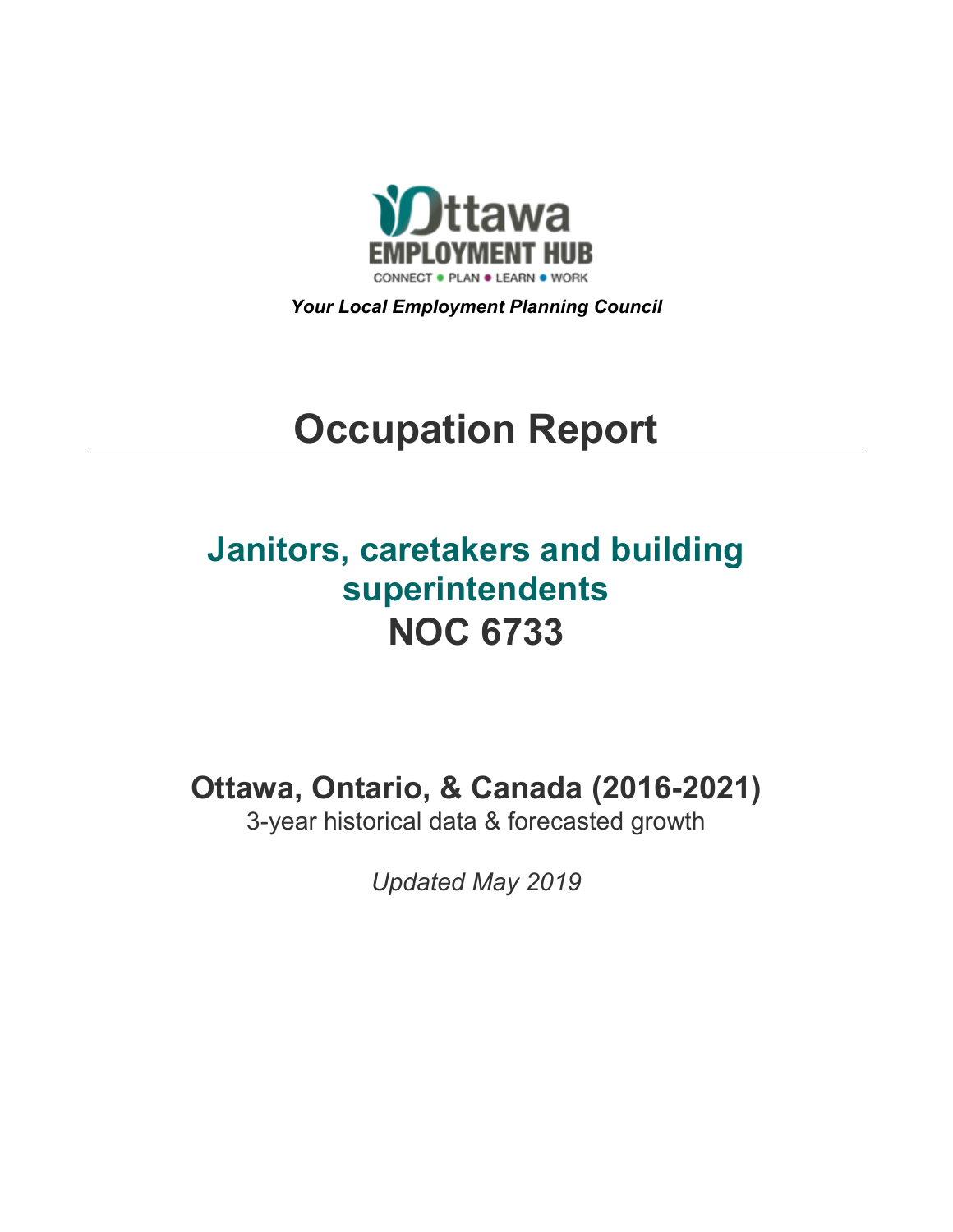

|                 | Based on past and forecasted growth.                                          |
|-----------------|-------------------------------------------------------------------------------|
| <b>NOC 6733</b> | Limited $\bigstar$ Fair $\bigstar \bigstar$ Good $\bigstar \bigstar \bigstar$ |
|                 |                                                                               |

**Janitors, caretakers and building superintendents Ottawa Outlook**

# **A Local Snapshot**

- Employment in this occupation **decreased in Ottawa from 2016 to 2018** (**4.6%**); it is forecast to **increase 2.5%** over the next three years.
- **4.9%** were **unemployed in Ottawa in 2016; 353 (5.5%)** of those in this occupation were **self-employed**.
- **Median hourly wage** for this occupation was **\$19.32**.
- **28.5%** of the 2018 jobs were in the **Services to buildings and dwellings** industry sector.
- Ottawa has a **slightly lower share of this occupation** than the nation.
- **Provincially**, this occupation remained stable from 2016 to 2018; it is expected to increase **3.5%** over the next three years.
- *Canada Job Bank* forecasted **fair** employment potential for this occupation in Ottawa from 2018-2020.

# **Overview**

| <b>Ottawa Jobs (2018)</b>          | 6,388 $(6\% \text{ self-employed} = 353)$ |                      |         |  |
|------------------------------------|-------------------------------------------|----------------------|---------|--|
| 2016 Ottawa Unemployment Rate      | $4.9\%$                                   | Ontario              | $5.0\%$ |  |
| Location Quotient to Nation (2018) | 0.95                                      |                      |         |  |
| Change in Jobs (2016 - 2018)       | $-4.6%$                                   | $(2018 - 2021)$ 2.5% |         |  |

*NOTE: Location quotient (LQ) is a way of quantifying how concentrated a particular occupation is in a region compared to the nation or province. A quotient of 1.00 means Ottawa has the same share of the occupation as the nation/province. A quotient higher than 1.00 means Ottawa has a greater share, and lower than 1.00 means Ottawa's share is lower than the average.*

### **OTTAWA | Percentile Earnings** *(not including self-employed)*



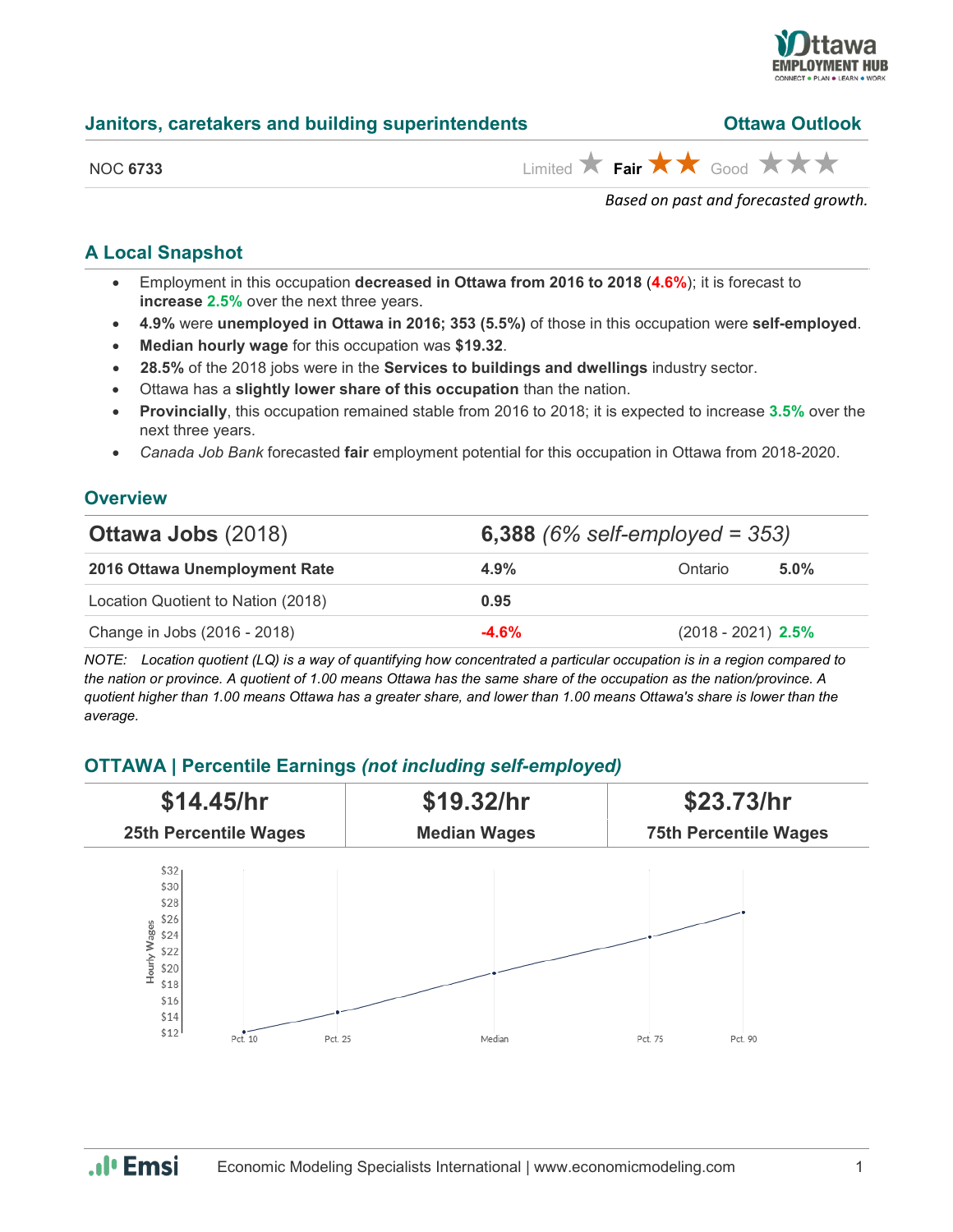

# **Ottawa | Growth**

| 6,698            | 6,548            | $-150$             | $-2.2\%$             |
|------------------|------------------|--------------------|----------------------|
| <b>2016 Jobs</b> | <b>2021 Jobs</b> | Change (2016-2021) | % Change (2016-2021) |

# **Regional Trends**



|           | <b>Region</b> |               | <b>2016 Jobs</b> | 2021 Jobs      | Change | % Change |
|-----------|---------------|---------------|------------------|----------------|--------|----------|
| s,        | <b>Ottawa</b> |               | 6,698            | 6,548          | $-150$ | $-2.2%$  |
|           | Ontario       |               | 85,388           | 88,357         | 2,969  | 3.5%     |
|           | Canada        |               | 211,206          | 214,664        | 3,458  | 1.6%     |
|           |               | <b>Ottawa</b> |                  | <b>Ontario</b> |        | Canada   |
| 2016 Jobs |               | 6,698         |                  | 85,388         |        | 211,206  |
| 2017 Jobs |               | 6,578         |                  | 85,854         |        | 210,466  |
| 2018 Jobs |               | 6,388         |                  | 85,390         |        | 209,841  |
| 2019 Jobs |               | 6,449         |                  | 86,504         |        | 211,622  |
| 2020 Jobs |               | 6,501         |                  | 87,481         |        | 213,214  |
| 2021 Jobs |               | 6,548         |                  | 88,357         |        | 214,664  |

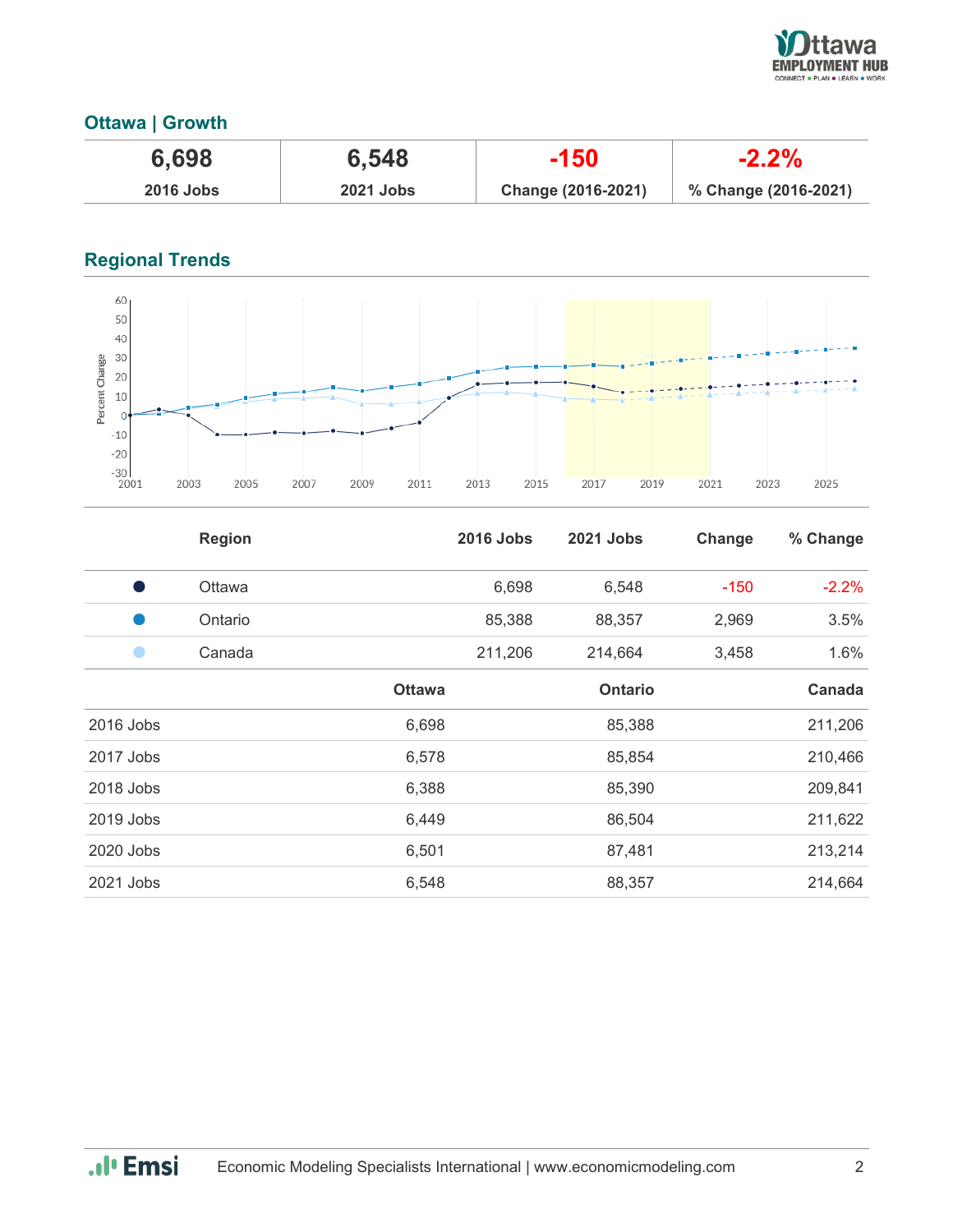

#### **Ottawa | Industries Employing this Occupation**

| <b>Industry</b>                                     | Occupation<br>Jobs in<br><b>Industry</b><br>(2018) | $%$ of<br>Occupation<br>in Industry<br>(2018) | % of Total<br>Jobs in<br><b>Industry</b><br>(2018) |
|-----------------------------------------------------|----------------------------------------------------|-----------------------------------------------|----------------------------------------------------|
| Services to buildings and dwellings                 | 1,818                                              | 28.5%                                         | 17.1%                                              |
| Lessors of real estate                              | 777                                                | $12.2\%$                                      | 13.9%                                              |
| Elementary and secondary schools                    | 465                                                | 7.3%                                          | 2.1%                                               |
| Activities related to real estate                   | 350                                                | 5.5%                                          | 12.7%                                              |
| Local, municipal and regional public administration | 292                                                | 4.6%                                          | $1.7\%$                                            |

*NOTE: Inverse staffing patterns provides a table of percentages that shows how regional occupations are divided up among regional industries. For example, an inverse staffing pattern for registered nurses may show that 70% of RNs are employed by hospitals, 10% by local government (i.e., public schools), 10% by nursing homes, and 10% by offices of physicians.*

#### **Educational programs and completions in Ottawa** *(public institutions only***)**

| 3<br>Programs (2016) |                                                                     | 260<br><b>Completions (2016)</b> |  |
|----------------------|---------------------------------------------------------------------|----------------------------------|--|
|                      |                                                                     |                                  |  |
| 52.09                | Hospitality administration/management                               |                                  |  |
| 19.06                | Housing and human environments<br>31                                |                                  |  |
| 46.04                | Building/construction finishing, management<br>18<br>and inspection |                                  |  |

*NOTE: EMSI Analyst uses Statistics Canada's PSIS data to compile completions for postsecondary programs offered in Canada, classified by the 2016 CIP codes. 2016 data includes those who graduated in spring 2017.*



#### **Job Postings by Month**

*NOTE: Based on newly published job postings first found between January 01, 2018 and December 31, 2018 AND location is Ottawa Census Sub-division, Vicinity Jobs.*